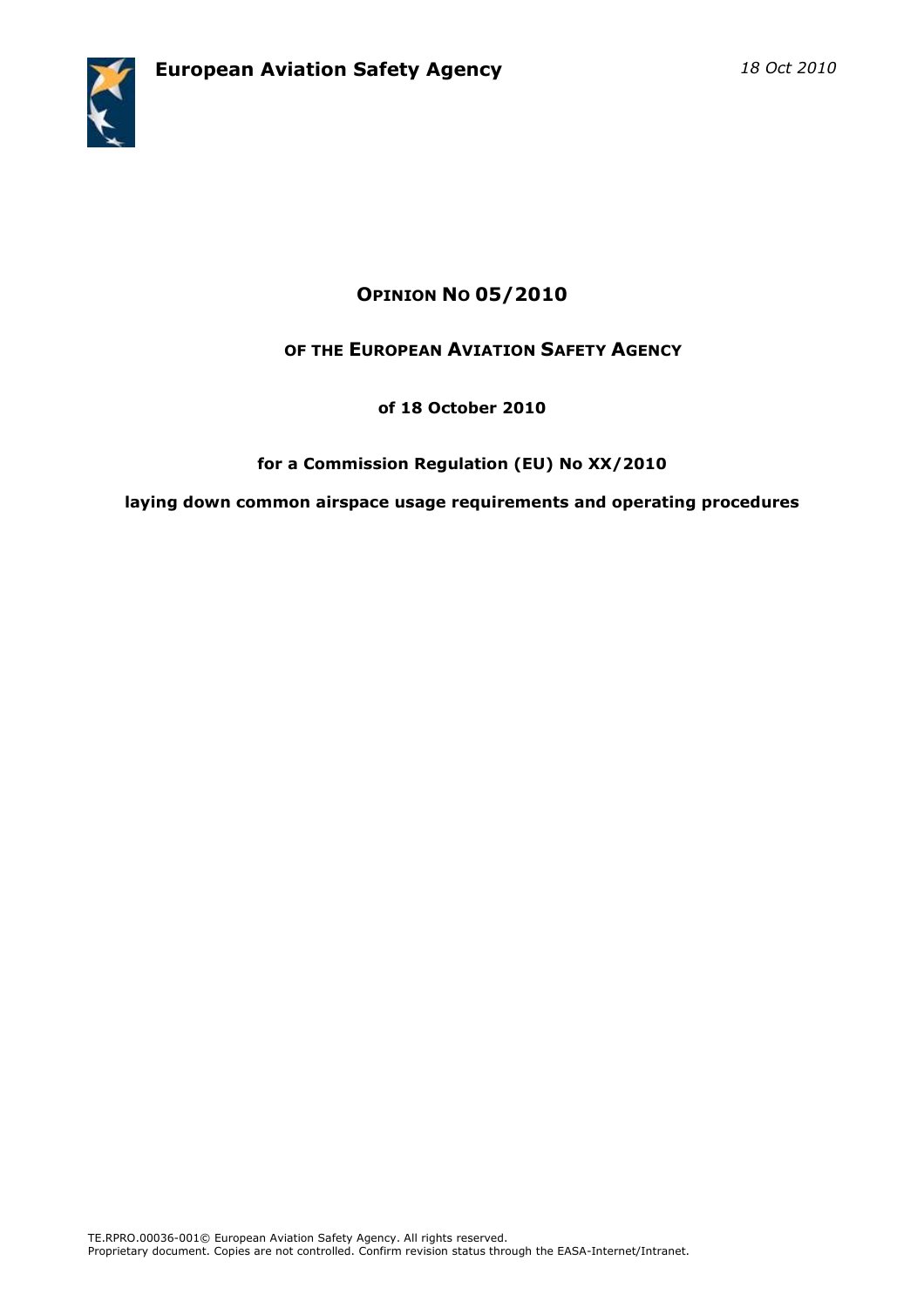#### I. General

- 1. The purpose of this Opinion is to assist the Commission by proposing an implementing rule laying down common airspace usage requirements and operating procedures. Regulation (EC) No 216/2008<sup>1</sup> (hereinafter referred to as the 'Basic Regulation'), as last amended by Regulation (EC) No 1108/2009<sup>2</sup>, establishes in Article 8b that its implementing measures shall allow for immediate reaction to established causes of accidents and serious incidents.
- 2. Furthermore, Articles 8 and 9 of the Basic Regulation require that ATM/ANS related safety requirements are imposed on:
	- a. operators of aircraft registered in a Member State or registered in a third country and operated by a Community operator (Article  $4(1)$  (b) and (c)); and
	- b. operators of aircraft used by a third country operator (Article  $4(1)(d)$ ).

Therefore the proposed implementing rule is based on the essential requirements laid down in the Basic Regulation on 'use of the airspace'. These establish that all aircraft, (except for those that are excluded from the scope of the Basic Regulation by Articles 1(2)(a) and 4(4)), in all phases of flight or on the movement area of an aerodrome, shall be operated in accordance with the common general operating rules and any applicable procedure specified for the use of that airspace. It is further required that all airspace users (both community operators and third country operators) are equipped with the appropriate constituents.

- 3. The scope of this rulemaking activity is outlined in the Terms of Reference (ToR) ATM.002.
- 4. This Opinion has been adopted, following the procedure specified by the European Aviation Safety Agency's (the Agency) Management Board<sup>3</sup>, in accordance with the provisions of Article 19 of the Basic Regulation.
- 5. The proposed rule has taken into account the development of European Union and International Law (ICAO), as set out in the objectives of Article 2 of the Basic Regulation. The proposed rule is compliant with ICAO Standards and Recommended Practices in that it does not extend the equipage requirement to any additional aircraft population other than that already included by ICAO. However, the proposed rule does introduce the requirement to carry ACAS II with collision avoidance logic version 7.1 before the dates recently adopted by ICAO.

#### II. Consultation

 $\overline{a}$ 

- 6. The Notice of Proposed Amendment (NPA)  $2010-03<sup>4</sup>$  that contained the draft opinion for a Commission Regulation was published on the Agency's website on 26 March 2010.
- 7. By the closing date of 7 May 2010, the Agency had received 175 comments from national authorities, professional organisations and private companies.

<sup>1</sup> Regulation (EC) No 216/2008 of the European Parliament and of the Council of 20 February 2008 on common rules in the field of civil aviation and establishing a European Aviation Safety Agency, and repealing Council Directive 91/670/EEC, Regulation (EC) No 1592/2002 and Directive 2004/36/EC (OJ L 79, 19.3.2008, p. 1). Regulation as last amended by Regulation (EC) No 1108/2009 of the European Parliament and of the Council of 21 October 2009 (OJ L 309, 24.11.2009, p. 51).

<sup>2</sup> Regulation (EC) No 1108/2009 of the European Parliament and of the Council of 21 October 2009 amending Regulation (EC) No 216/2008 in the field of aerodromes, air traffic management and air navigation services and repealing Directive 2006/23/EC (OJ L 309, 24.11.2009, p. 51).

<sup>3</sup> Decision of the Management Board concerning the procedure to be applied by the Agency for the issuing of Opinions, Certifications Specifications and Guidance Material (Rulemaking Procedure). EASA MB 08-2007, 13.6.2007.

<sup>4</sup> See Rulemaking Archives at http://easa.europa.eu/rulemaking/r-archives.php.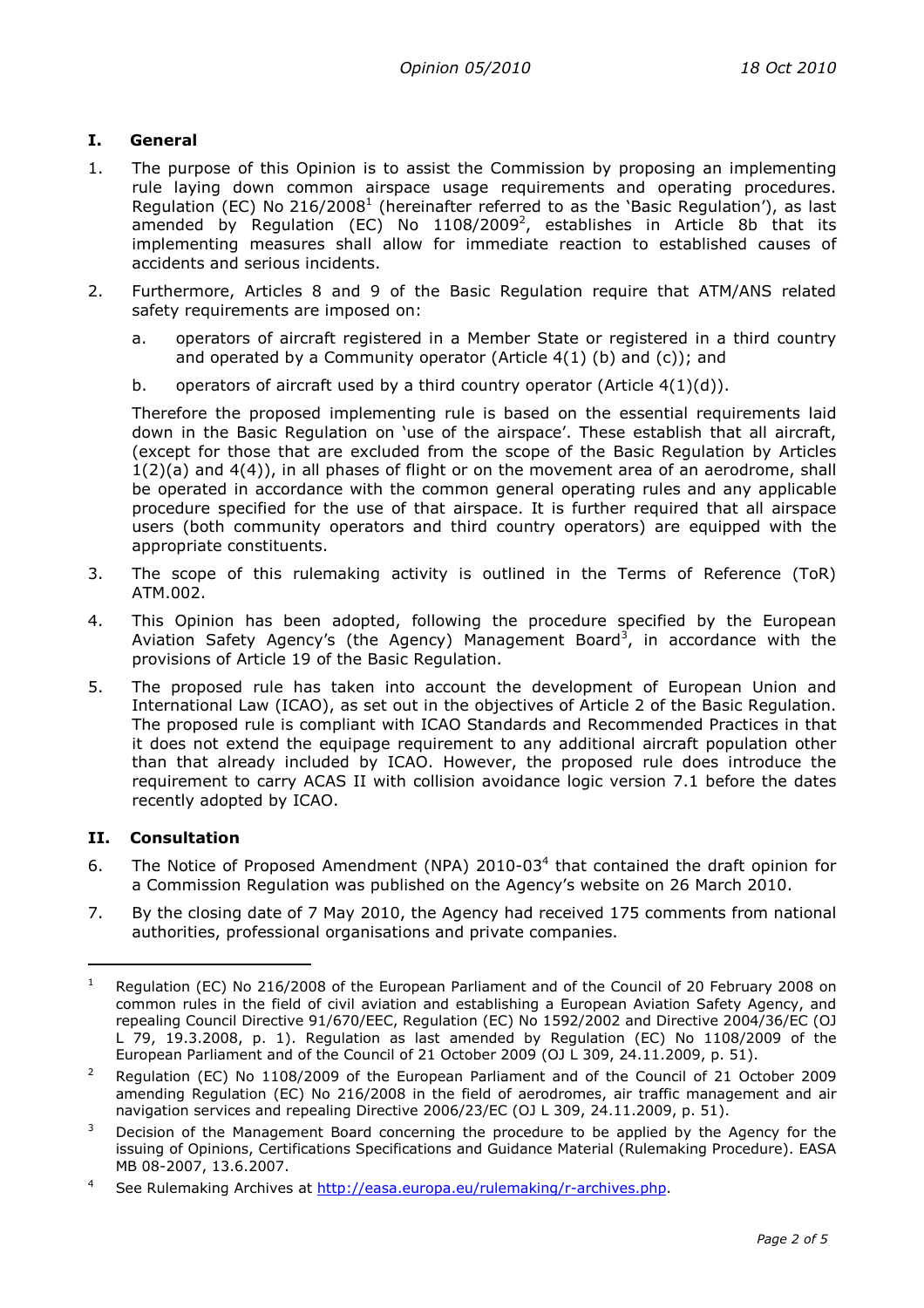- 8. All comments received have been acknowledged and incorporated into a Comment Response Document (CRD), which was published on the Agency's website on 16 September 2010. This CRD contains a list of all persons and organisations that have provided comments and the answers of the Agency to these comments.
- 9. All the comments received were supportive of the safety benefits achieved by the use of ACAS II with collision avoidance logic version 7.1 and the clear majority were supportive of the early introduction. A few of the comments, although supporting of the safety benefits, requested that the date of introduction of these requirements would be harmonised with the FAA. However, since the FAA currently has indicated no clear plans to implement this standard such harmonisation is not possible. A few additional comments requested to delay any introduction of this requirement awaiting possible changes to airspace design and use that will be developed by SESAR and NextGen. However, since no implementations plans are yet available for these possible changes, it was also not possible to take these requests into account.
- 10. Due to the importance of the subject in addressing known safety issues, thus enabling early adoption and hence notification to effected stakeholders in a timely manner, the Agency reduced the CRD consultation period to three weeks. By 8 October 2010 16 reactions to the CRD from 9 commentators were received. Reactions related to the Acceptable Means of Compliance which is not the subject of this Opinion will be subsequently addressed in the respective Agency Decision. The main reactions related to the subject of this Opinion (proposed Implementing Rule) are as follows:

A number of reactions from one commentator were received that questioned the applicability of general aircraft traffic (GAT) provisions to state aircraft and requested the use of the NPA text. The Agency agrees with the reactions regarding the applicability to state aircraft and has reintroduced the original NPA text. However, the Agency recognises that the full safety benefits of ACAS II can only be achieved when all aircraft operating as GAT are equipped.

Another reaction proposed that the application of the proposed rule to unmanned aircraft systems (UAS) was incorrect and not in accordance with ICAO policy. The Agency accepts this proposal and has introduced paragraph AUR.ACAS.100(d). However, a number of technical and operational issues need to be addressed prior to permitting UAS operation in non segregated airspace thus the ICAO UAS policy cannot be used as firm governing principles.

A further reaction proposed to amend AUR.ACAS.100(b) requiring aircraft, that are not within the scope of the mandatory carriage requirement, which are equipped with ACAS II to install software version 7.1 as a voluntary requirement. The Agency agrees with this proposal and has introduced AUR.ACAS 100(c) as the voluntary requirement for such aircraft.

One reaction suggested extending the scope of the proposed implementing rule to include the carriage of ACAS II to all IFR capable aircraft as this would result in additional safety benefits. The extension of scope for the carriage of ACAS II beyond the existing aircraft population that is already established by ICAO was beyond the scope of this task. The Agency recognises that additional safety benefits would most likely be obtained by increasing the scope; however, any such extension of the scope would be subject to a specific rulemaking task, in accordance to the Agency's rulemaking procedures and including a full regulatory impact assessment.

The other reactions have not led the Agency to make additional changes in its proposal; however, a further review by the Agency revealed minor textual inconsistencies, which have been corrected. It should be noted that the numbering applicable to Part AUR.ACAS has been amended to be in accordance with the Agency's rule number convention and the collation between them is as follows;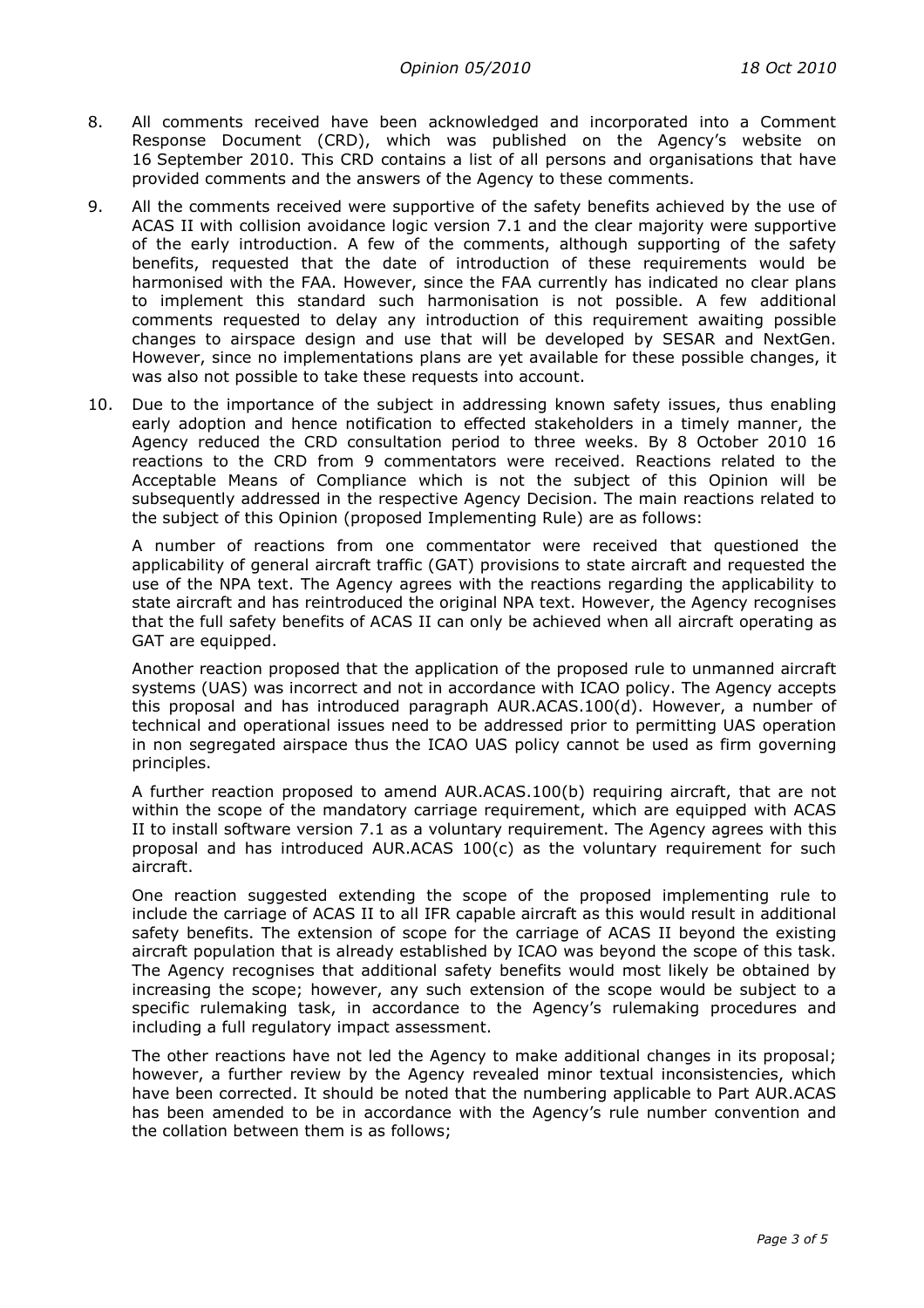| Old number   | New number    |
|--------------|---------------|
| AUR.ACAS.001 | AUR.ACAS.1005 |
| AUR.ACAS.100 | AUR.ACAS.2005 |
| AUR.ACAS.200 | AUR.ACAS.3005 |
| AUR.ACAS.300 | AUR.ACAS.3010 |

#### III. Content of the Opinion of the Agency

- 11. The Basic Regulation empowers the Commission to adopt measures for the implementation of the Basic Regulation in its essential requirements with respect to establishing and maintaining a high uniform level of aviation safety in the European Union. When developing such implementing measures the Commission shall ensure that they allow for a response to established causes of accidents and serious incidents.
- 12. This Opinion contains an Agency's proposal for a Commission Regulation implementing the Basic Regulation and its essential requirements, as part of the rule structure supporting the total system approach to aviation safety and in line with the principles of 'better regulation'. This proposed regulation introduces common airspace usage requirements to ensure a high and uniform level of safety. It is the Agency's intent to propose additional annexes and subparts to this Regulation in the future as necessary to address additional mandatory issues. Thus the rule has been structured in such a manner that the main Articles of the Regulation only focus on the general applicability of the requirements and on the dates for their entry into force. The annexes and subparts provide the technical requirements and refine the applicability accordingly. Any additional annexes and subparts will naturally be subject to a specific rulemaking task and consultation in accordance with the Agency's rulemaking procedures.
- 13. The current scope of this proposed rule introduces a requirement for all aircraft operating within the European Union's airspace to be equipped with an airborne collision system know as ACAS II with collision avoidance logic version 7.1. The introduction of such a system is to address known safety issues.
- 14. As a result of a series of serious incidents and accidents in which safety margins have been lost (including two accidents: Yaizu 2001 and Überlingen 2002), EUROCONTROL sponsored the SIRE team to undertake a series of safety studies. These studies revealed two major reasons for these serious incidents and accidents:
	- failure of ACAS II to reverse some Resolution Advisories (RA) when a reversal is required to resolve the threat of collision;
	- frequent instances of flight crews unintentional incorrect manoeuvres in the wrong direction to the 'Adjust Vertical Speed Adjust' RA.

Further studies concluded that due to the combination of these two reasons aircraft equipped with ACAS II with collision avoidance logic version 7.0 face a mid-air collision risk of  $2.7 \times 10^{-8}$  per flight hour.

- 15. ACAS II with collision avoidance logic version 7.1 reflects the state of the art (including best practices, scientific and technical progress) in the field of airborne collision avoidance systems and will contribute to lowering the mid-air collision risk mentioned above.
- 16. The proposed rule is applicable to all turbine-powered aeroplanes with a maximum certificated take-off mass exceeding 5 700 kg or authorised to carry more than 19 passengers. It is proposed that the rule will become effective on 1st March 2012 for